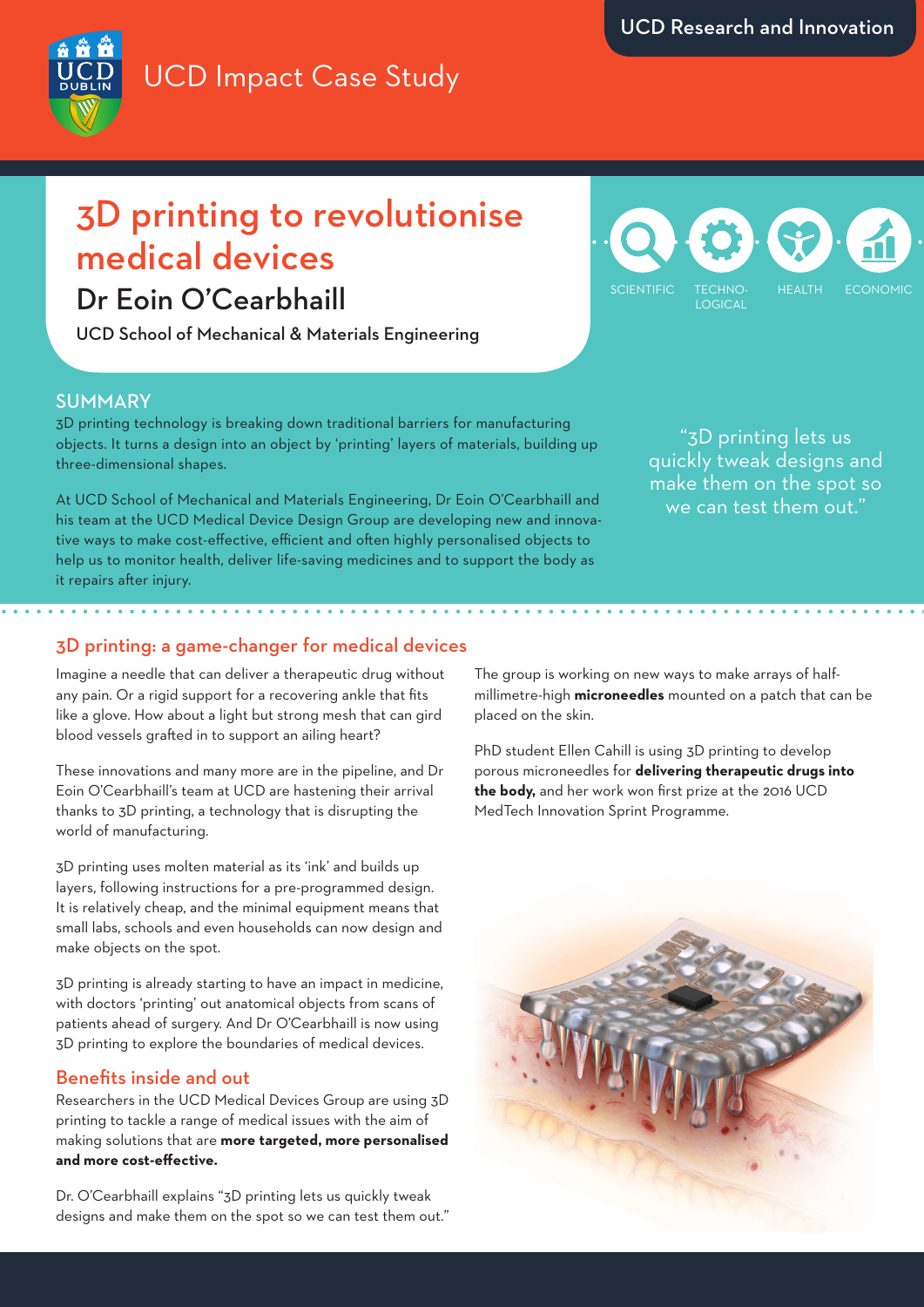

Meanwhile Dr O'Cearbhaill, UCD engineer Professor Madeleine Lowery, Harvard engineer Professor Conor Walsh and UCD PhD student Kevin Krieger are developing flexible microneedle sensors to **improve monitoring of athletes and people with neuromuscular conditions**, such as Parkinson's Disease.

It's not just the tiny devices that can benefit from 3D printing: in summer 2016, biomedical engineering student Ciara Giles Doran worked in the UCD Medical Device Design Group on **3D-printed personalised ankle supports** that can support the lower limb as the patient walks. Group members Dr Shane Keaveney and Colin Keogh, have set up a charity, The Rapid Foundation, to help **provide 3D printed supports such as casts and splints in low-resource settings** and recently ran pilot projects in India and Uganda with UCD Volunteers Overseas.

Moving to the interior of the body, Dr O'Cearbhaill's group is working with colleagues to 3D print implantable devices for people with coronary artery disease or diabetes, two of the most prevalent chronic diseases in the developed world.

PhD student Oisín Byrne is working with the Science Foundation Ireland Centre for Research in Medical Devices, Cúram, and Boston-based Neograft Technologies Inc. on methods to reliably **3D print structures that can improve coronary bypass grafts**.

Then, as part of the EU Horizon 2020 project DRIVE, the UCD group is seeking to help people with Type 1 diabetes who cannot make enough insulin and would benefit from a transplant of islet cells to generate the hormone.

Dr Fergal Coulter, a postdoctoral researcher in Dr O'Cearbhaill's group is 3D printing protective 'shells' that can act as a protective housing for implanted islet cells, **making transplants more efficient and suitable for even more people with diabetes.**

While many of the technologies are still in development, one of the projects is being commercialised: **a tissue anchorage system for use in surgery** that Dr O'Cearbhaill is now driving with Dr. Nicky Bertollo and Dr. Seamus Morris. The trio have founded a spin-out company Latch Medical. "We have come up with a clever way of getting medical devices to stick to tissue," says Dr O'Cearbhaill. "We are focusing first on applications in wound closure, where we are hoping to displace existing suturing and stapling technology, but we are very excited about its wider applicability in addressing multiple clinical needs."

Dr O'Cearbhaill and his group would like to acknowledge the funding support they have received through the European Union's Horizon 2020 research and innovation programme under grant agreement number 645991 (DRIVE) and a Marie Sklodowska-Curie European Reintegration Grant under H2020 (Project Reference 658761 (Micropod)), a Naughton Fellowship (Ellen Cahill), the Irish Research Council (Kevin

Krieger), Science Foundation Ireland Centre for Research in Medical Devices, Cúram and Enterprise Ireland. For more details on these projects, please visit http://drive-project.eu/, http://www.therapidfoundation.com and http://mdd.ucd.ie/.

#### Research References Journal Articles

Meagher, Philip; O'Cearbhaill, Eoin D; Byrne, James H; Browne, David J; "Bulk metallic glasses for implantable medical devices and surgical tools." Advanced Materials, 28, 27, 5755-5762, 2016

Roche, Ellen T; Fabozzo, Assunta; Lee, Yuhan; Polygerinos, Panagiotis; Friehs, Ingeborg; Schuster, Lucia; Whyte, William; Berazaluce, Alejandra Maria Casar; Bueno, Alejandra; Lang, Nora; "A light-reflecting balloon catheter for atraumatic tissue defect repair." Science Translational Medicine." 7, 306, 306ra149-306ra149, 2015, American Association for the Advancement of Science

Zhang, Hong; Zhao, Tianyu; Duffy, Patrick; Dong, Yixiao; Ní Annaidh, Aisling ; O'Cearbhaill, Eoin; Wang, Wenxin; "Hydrolytically Degradable Hyperbranched PEG-Polyester Adhesive with Low Swelling and Robust Mechanical Properties." Advanced healthcare materials, 4, 15, 2260-2268, 2015

Zhang, Hong; Zhao, Tianyu; Newland, Ben; Duffy, Patrick; Ní Annaidh, Aisling; O'Cearbhaill, Eoin D; Wang, Wenxin; "Ondemand and negative-thermo-swelling tissue adhesive based on highly branched ambivalent PEG–catechol copolymers." Journal of Materials Chemistry B, 3, 31, 6420-6428, 2015, Royal Society of Chemistry

Cahill, Ellen M, and Eoin D O'Cearbhaill. 2015. "Toward Biofunctional Microneedles for Stimulus Responsive Drug Delivery." Bioconjugate Chemistry, June. American Chemical Society. doi:10.1021/acs.bioconjchem.5b00211.

Yang, S Y, E O'Cearbhaill, J F Ong, B Pomahac, and J M Karp. 2015. "A Bio-Inspired Swellable Microneedle Adhesive for Mechanical Interlocking with Tissue." In BRITISH JOURNAL OF SURGERY, 102:115.

O'Brien, Barry, Eoin O'Cearbhaill, and Mark Bruzzi. 2014. "A Stent with Customizable Length for Treatment of Critical Limb Ischemia: Clinical Need, Device Development and Pre-Clinical Testing." Cardiovascular Engineering and Technology 5 (4). Springer US: 317–33.

O'Cearbhaill, Eoin D, Kelvin S Ng, and Jeffrey M Karp. 2014. "Emerging Medical Devices for Minimally Invasive Cell Therapy." Mayo Clinic Proceedings 89 (2): 259–73. doi:10.1016/j.mayocp.2013.10.020.

Lang, Nora, Maria J Pereira, Yuhan Lee, Ingeborg Friehs, Nikolay V Vasilyev, Eric N Feins, Klemens Ablasser, Eoin D